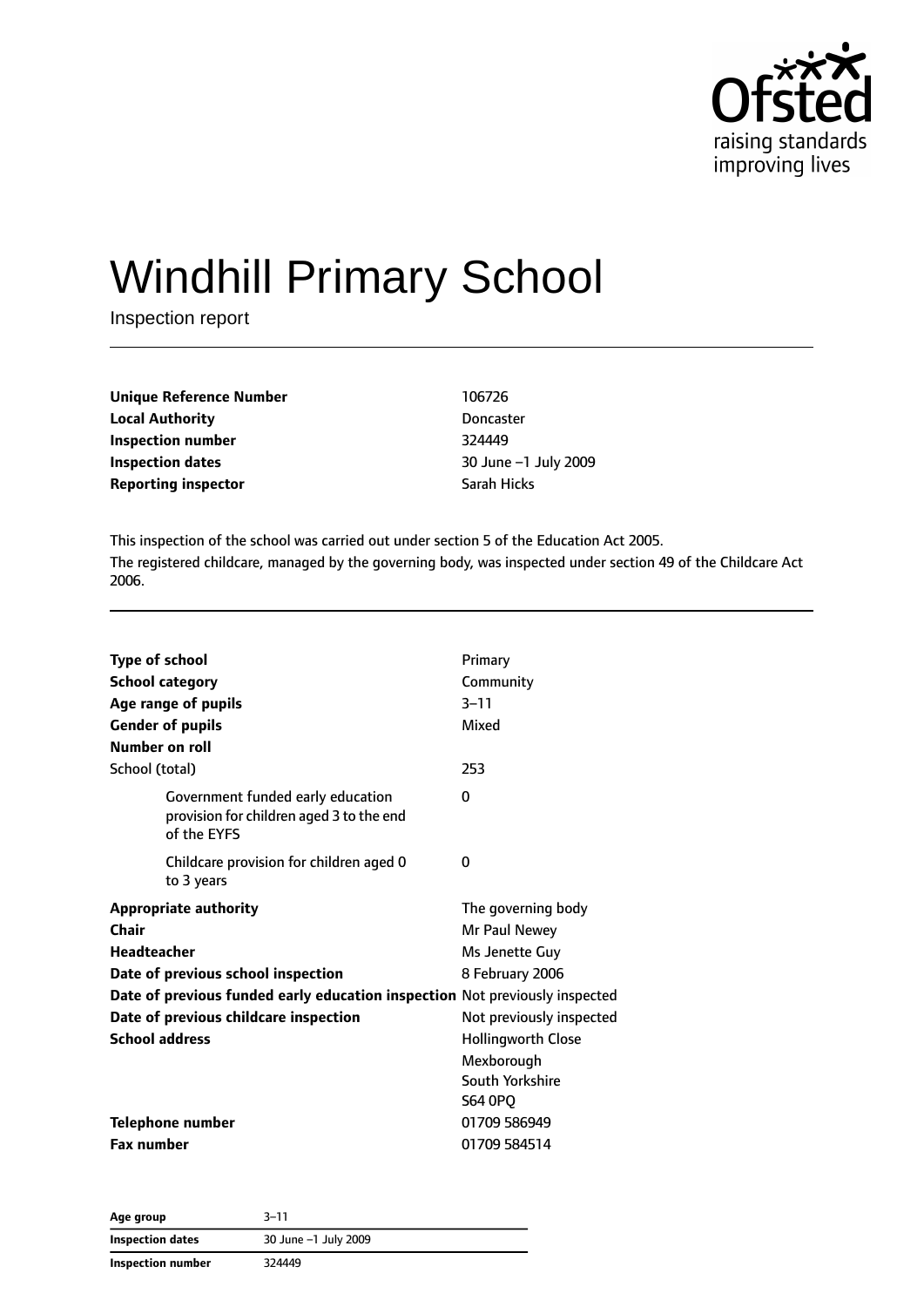.

<sup>©</sup> Crown copyright 2009

Website: www.ofsted.gov.uk

This document may be reproduced in whole or in part for non-commercial educational purposes, provided that the information quoted is reproduced without adaptation and the source and date of publication are stated.

Further copies of this report are obtainable from the school. Under the Education Act 2005, the school must provide a copy of this report free of charge to certain categories of people. A charge not exceeding the full cost of reproduction may be made for any other copies supplied.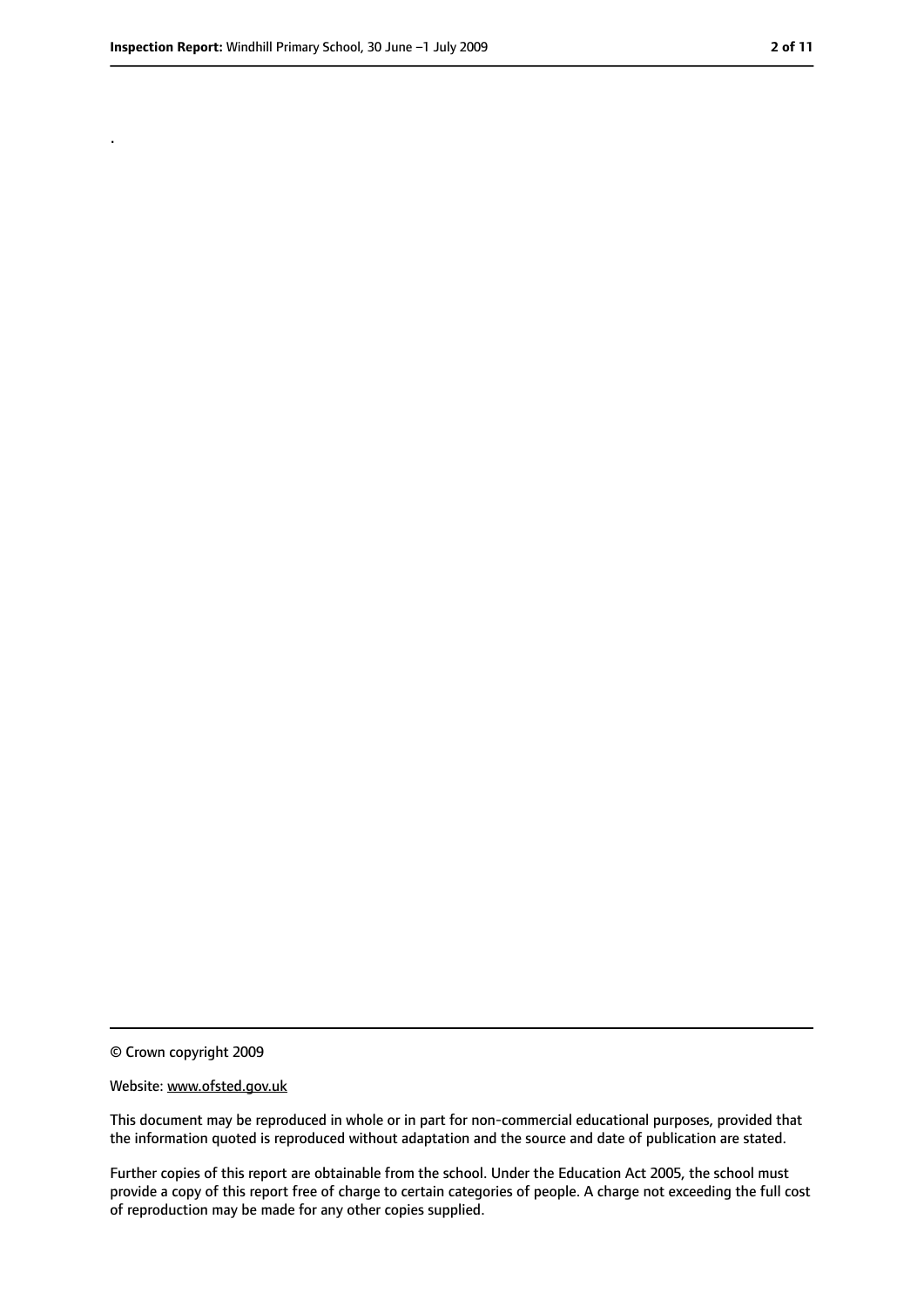# **Introduction**

The inspection was carried out by three additional inspectors.

## **Description of the school**

Windhill Primary is an average size school serving an area of considerable social and economic disadvantage. The percentage of pupils eligible for a free school meal is over twice the national average and rising. The proportion of pupils with learning difficulties and/or disabilities is about average and the school has identified over a third of its pupils as being vulnerable. Pupils are mainly White British with a small but increasing number from minority ethnic groups. Early Years Foundation Stage provision consists of a Nursery and a Reception class. The school has gained a number of awards including Basic Skills, Investors in People status and a Healthy Schools Award. A new headteacher and deputy headteacher have been appointed since the last inspection.

## **Key for inspection grades**

| Grade 1 | Outstanding  |
|---------|--------------|
| Grade 2 | Good         |
| Grade 3 | Satisfactory |
| Grade 4 | Inadequate   |
|         |              |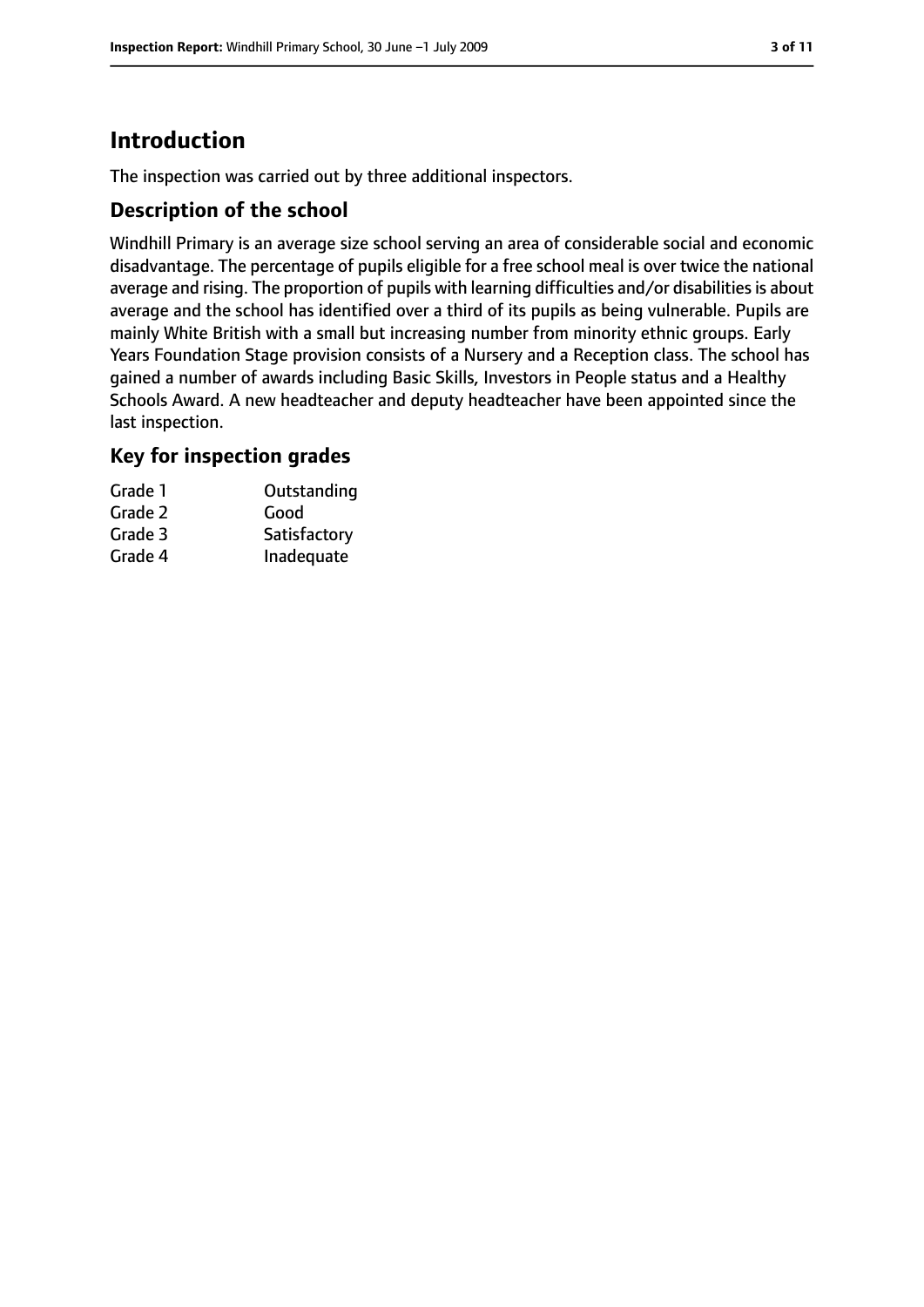# **Overall effectiveness of the school**

#### **Grade: 3**

Thisis a satisfactory but rapidly improving school benefiting from strong and effective leadership and management. The leadership team shares a clear vision of school improvement and there is a relentless drive to improve pupils' learning experiences and life chances by raising achievement and standards. This is appreciated by parents, who value the 'dedicated and hard work of the vibrant team'.

Provision in the Early Years Foundation Stage is good. There are considerable strengths in pupils' personal development and well-being as a result of the good care, guidance and support they receive. Parents value this highly and pupils say 'there's always someone to help you at Windhill.'

Pupils' achievement is satisfactory. They enter Year 1 with skills below that expected for their age. Standards at the end of both Key Stage 1 and 2 are generally below average, although school data clearly indicates that more pupils are now attaining the expected levels or higher by the end of Year 6. This is as a result of newly implemented strategies to improve the quality of teaching, and the rigorous checking on each pupil'sindividual progress. The school's effective focus on improving reading and writing for boys has begun to make a difference to their progress in Years 1 and 2, but it is too soon for this to have pushed up standards by the end of the key stage. Pupils with learning difficulties and/or disabilities make satisfactory progress. Despite effective action to increase the rate of pupils' progress, not enough pupils reach the higher levels in Year 2 and Year 6 because there is insufficient challenge and excitement in some of the tasks set.

Teaching and learning are satisfactory. It is not consistently good across the school. A drive to focus on learning rather than teaching, however, is improving practice rapidly and evidence shows that more pupils are making good progress as a result. In the best lessons, teachers engage pupils in a range of interesting activities, which spark their curiosity and involve pupils fully in their own learning. In some lessons, the work set lacks challenge because it is not well enough matched to the abilities of individual pupils, particularly the more able. As a result, pupils' progress is less pronounced.

The curriculum is satisfactory, but lacks sparkle. Theme weeks and special days encourage pupils to explore new areas of experience and pupils love learning outside the classroom, for example, in their allotment, saying 'it's more fun to learn that way'. There are, however, too few opportunities for pupils to be creative and develop their skills across different subjects.

Following a period of turbulence, staffing is now stable. Strong leadership, supported by good governance, has led to the improvements in standards at the end of Year 6; with an increasing number of pupils reaching the expected level. Consequently, the school is now meeting more challenging targets and this shows good capacity to improve. The high priority placed on inclusion reflects leaders' deep commitment to ensuring all pupils are treated equally and diversity is celebrated. Safeguarding requirements are met. The school knows itself well. The effective leadership team, well supported by enthusiastic and skilled middle managers, work closely with governors to set the right priorities focused on improving pupils' progress and raising standards in this happy, inclusive school.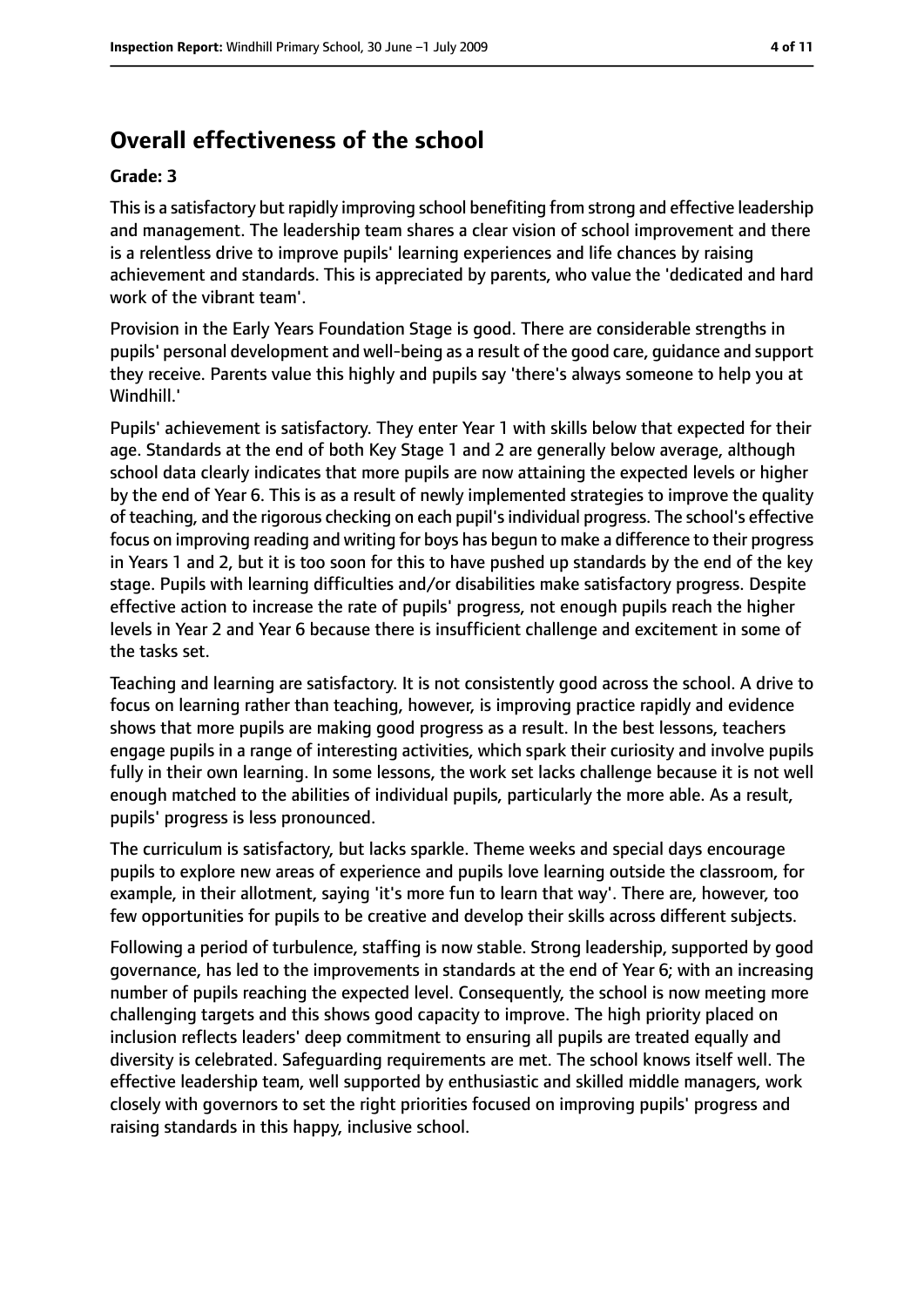## **Effectiveness of the Early Years Foundation Stage**

#### **Grade: 2**

Children's first taste of school is both exciting and happy. They flourish as a result of high quality teaching and a wealth of opportunities, which ignite their appetite for learning. They begin school with skills well below those expected of their age, make good progress and by the end of Reception, children's skills are below, rather than well below, national expectations. This is a result of the strong emphasis on learning through play and activities which support children's speaking and listening skills. Adults are highly skilled in asking children questions which extend their thinking and develop their language skills. Children's confidence grows and they learn to take turns and play well with each other, which supports their future learning. Parents are happy that their children settle so quickly and say they 'can't praise staff enough' for their support and care. An increasing number of vulnerable children are well supported. For example, they enjoy being a 'star' in the delightful 'star room'. Children feelsafe in this nurturing and stimulating environment. In the Nursery, children develop a good understanding of the wider world through creative and imaginative use of play in the outdoor classroom, for example 'A day at the sea-side' or 'space adventures'. However, opportunities for outdoor learning in Reception are less well developed. Good leadership has identified the need to ensure all children have more opportunities to initiate their own learning. The tracking and assessment procedures are now rigorous and well used ensuring that the school acts quickly on any areas of concern in this good provision for younger children. All welfare requirements are met.

## **What the school should do to improve further**

- Raise standards throughout the school.
- Ensure all teaching matches the best practice in the school to increase the rate of pupils' progress, especially that of the more able.
- Make creative links between different subjects to excite pupils' learning.

A small proportion of the schools whose overall effectiveness is judged satisfactory, but which have areas of underperformance, will receive a monitoring visit by an Ofsted inspector before their next section 5 inspection.

# **Achievement and standards**

#### **Grade: 3**

From increasingly low starting points, pupils enter Year 1 with skills below those typical for their age, as a result of the good provision in the Early Years Foundation Stage. Current standards in Year 2 are below average, representing satisfactory progress overall across Key Stage 1. A successful focus on improving boys' literacy skills has resulted in accelerated progress with more boys reaching expected levels in Year 2. Standards generally are below average in Year 6 representing satisfactory achievement overall from pupils'starting points. However, inspection evidence and the school's most recent data show rapid gains for older pupils as a result of successful strategies to improve achievement and standards in all core subjects (English, mathematics and science) with more pupils in the current Year 6 on target to reach the expected levels. Nonetheless, inconsistencies in the quality of teaching and learning are slowing progress for some pupils. Pupils learning to speak English as an additional language and those with learning difficulties and/or disabilities make similar progress to other pupils. Although an increasing number of pupils are reaching the higher levels, the number remains below expected in all core subjects in both Year 2 and Year 6.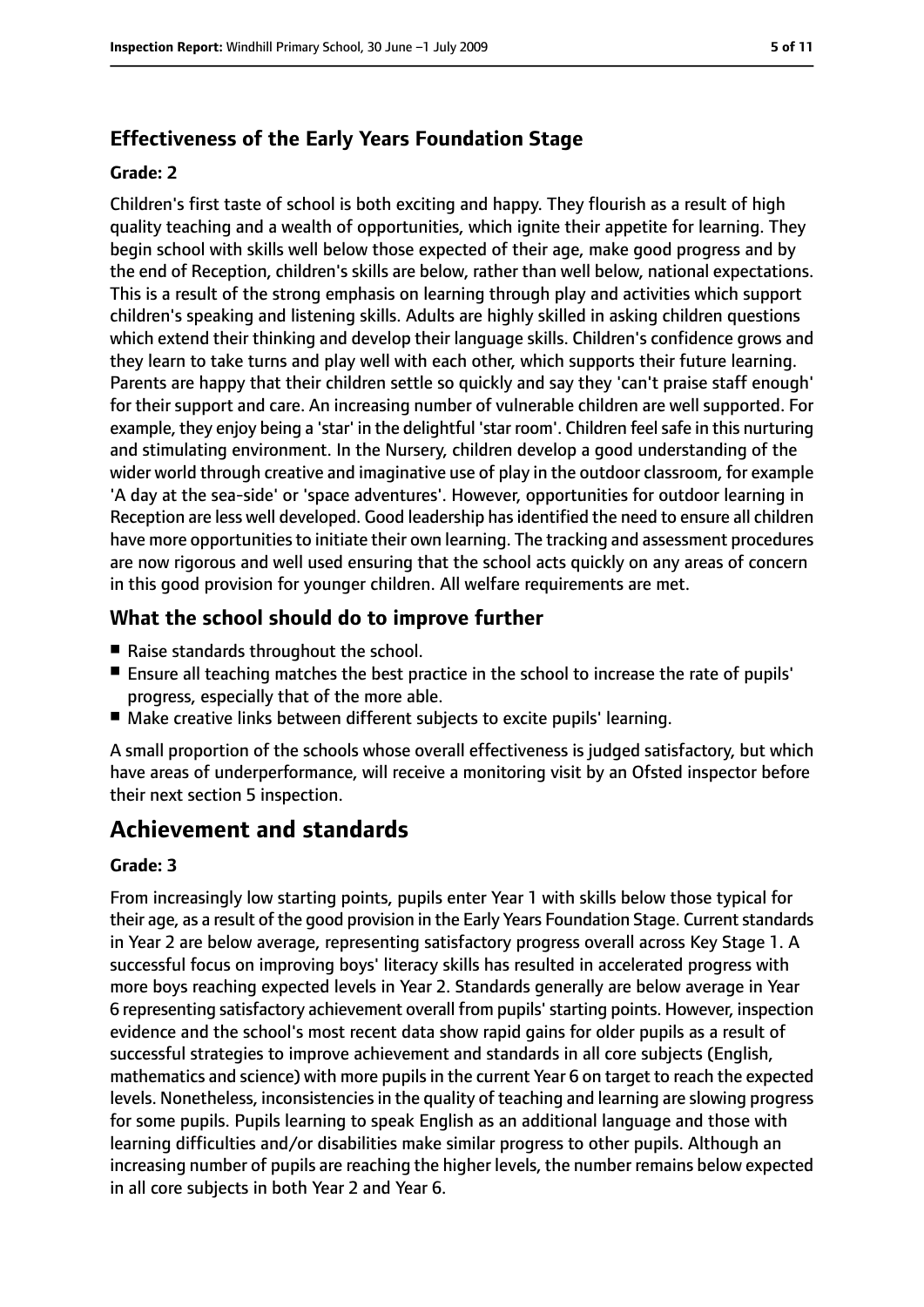# **Personal development and well-being**

#### **Grade: 2**

Pupils' personal development, as well as their spiritual, social, moral and cultural development, is good. They enjoy coming to school and show positive attitudes to their learning. Good relationships are reflected and pupils say they feel safe and are listened to if they have a problem. Pupils develop a real sense of right and wrong and a number of local projects, for example, working with local community officers or the 'Friends of Windhill instill a real sense of belonging and an understanding of their rights and responsibilities. Behaviour is good throughout the school and pupils enjoy their many contributions to school life, such as, being a playground leader or a school councillor. They value diversity and are developing an understanding of different cultures and religions other than their own. Pupils enjoy raising money for their many charities to support others through a range of activities such as their 'skipping day'. They have a very clear awareness of how to keep healthy and links with local safety officers, for example, support their good understanding of how to stay safe. Attendance is satisfactory and staff are working hard to engage pupils whose attendance is low. Pupils develop satisfactory basic skills, which support their future education and later lives.

# **Quality of provision**

## **Teaching and learning**

#### **Grade: 3**

Teaching and learning is satisfactory. In the best lessons, the pace is brisk, expectations high and teachers' questions support pupils in developing their ideas. Pupils are fully involved in their learning and say their teachers 'make it good fun'. This ensures older pupils make rapid progress. Although there have been significant improvements in the quality of teaching, there are still inconsistencies and in some lessons the work set lacks challenge, particularly for the more able, who find their work too easy and as a result do not achieve as well as they could. Pupils behave well as a result of clear and effective routines and consistently good relationships across the school between adults and pupils which underpin their positive attitudes to learning. Teamwork is a strength, with teachers working closely and very effectively with support staff to ensure those learning English as an additional language or with learning difficulties and/or disabilities receive good support.

## **Curriculum and other activities**

#### **Grade: 3**

The curriculum meets requirements, is inclusive and supports pupils' personal development well. Strong partnerships with sports clubs and the local community enhance pupils' learning further, although there are currently limited opportunities to improve pupils' understanding of communities other than their own. A focus on raising achievement in science has resulted in significant improvements in provision, reflected in accelerated progress, particularly for older pupils. There are limited opportunities for staff at present to link subjects together creatively to make the curriculum more relevant, exciting and meaningful for pupils. Pupils benefit from an outdoor classroom, where they enjoy practical activities. Pupils enthused about their science experiments outdoors and clearly thoroughly enjoy this learning opportunity. A focus on engaging younger boysin reading and writing has proved successful reflected in their accelerated progress in Year 2.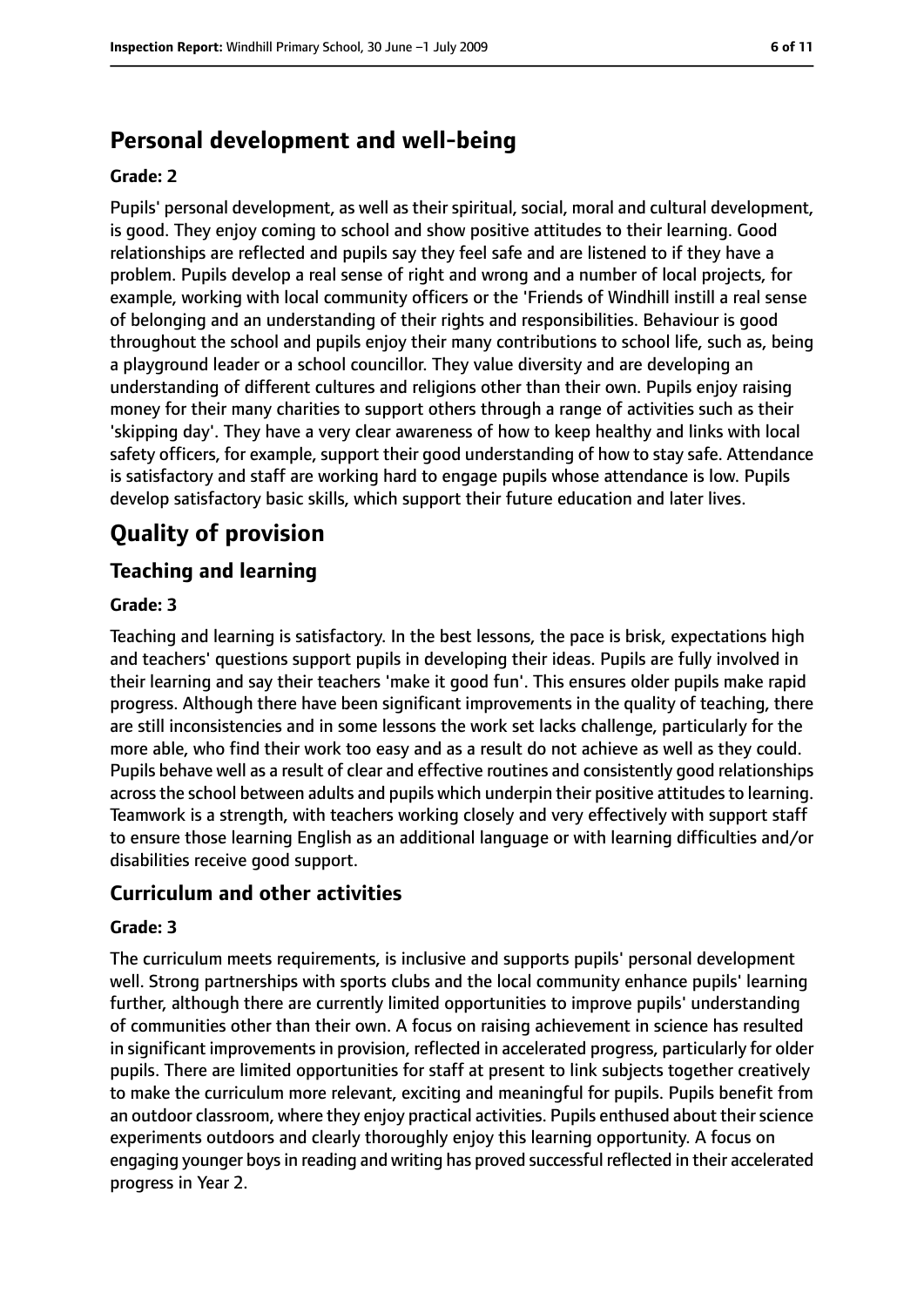#### **Care, guidance and support**

#### **Grade: 2**

Pupils receive good care, guidance and support, successfully promoting their physical health and emotional well-being. Adults know their pupils extremely well, target support effectively and ensure that the more vulnerable overcome their barriers to learning. Parents agree that their children are well cared for and safe and value 'this nurturing, inclusive, school'. Good support and partnerships with a range of providers ensure that those learning to speak English as an additional language and those with learning difficulties and/or difficulties are supported effectively. Progress is now carefully monitored and tracked by teachers, intervention is well targeted and an increasing number of pupils are making accelerated progress as a result. Teachers' marking supports pupils' next steps well. The good care and support is a significant factor in pupils' enjoyment of school.

## **Leadership and management**

#### **Grade: 2**

Despite facing a number of challenges since her arrival, the headteacher has maintained a clear direction and drive towards school improvement. Leaders have been made accountable and they have relished the extra responsibility and challenge. Strategies to raise achievement in order to promote equality of opportunity are beginning to be successful, as reflected in the fact that many more pupils are now making good progress, although this has yet to impact significantly on standards. The quality of teaching and learning has improved through effective strategies such as coaching, and teachers are now benefiting from an improved understanding of standards and pupils' progress. This is as a result of a rigorous focus on compiling and using data effectively to support pupils' learning. This reflects a good capacity to improve further. Challenging targets are set and this is central to accelerating pupils' progress. Leaders, including governors, understand their school's strengths and areas for development well and rigorous systems for monitoring and evaluating its work are in place. Financial management is good. Community cohesion is promoted satisfactorily and the school has clear plans to use the curriculum more effectively to increase pupils' understanding of communities other than their own.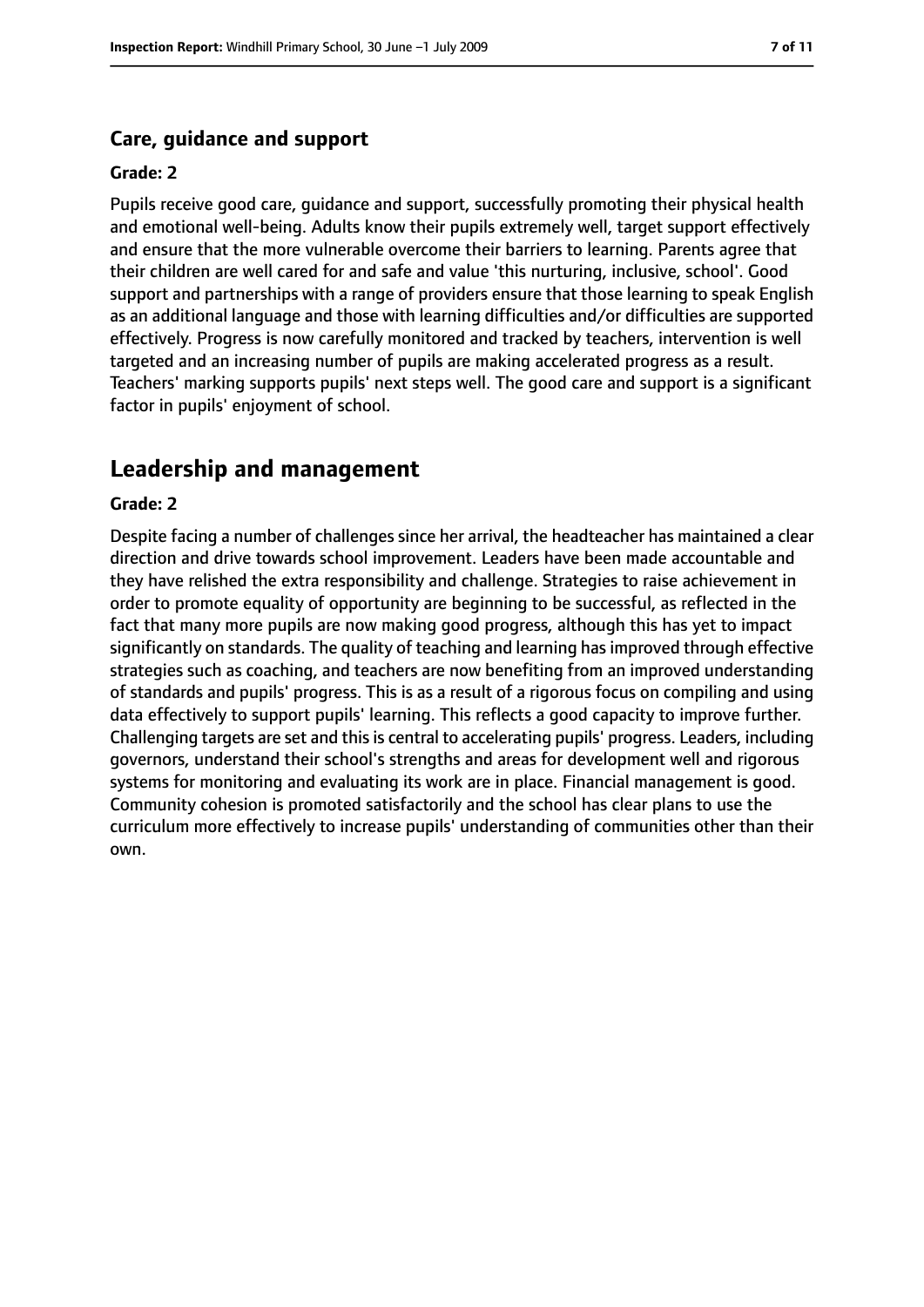**Any complaints about the inspection or the report should be made following the procedures set out in the guidance 'Complaints about school inspection', which is available from Ofsted's website: www.ofsted.gov.uk.**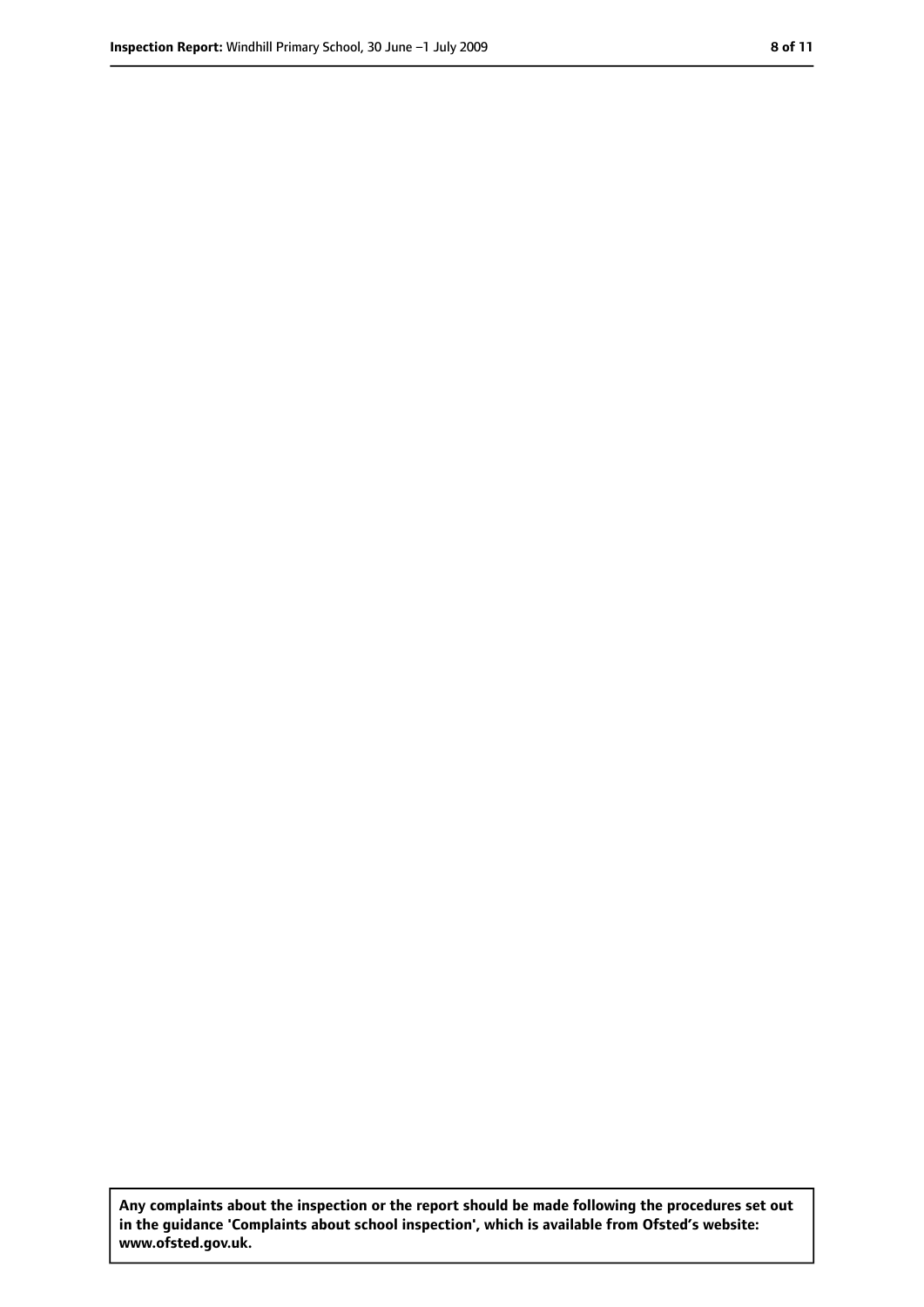# **Inspection judgements**

| $^{\backprime}$ Key to judgements: grade 1 is outstanding, grade 2 good, grade 3 satisfactory, and | School  |
|----------------------------------------------------------------------------------------------------|---------|
| arade 4 inadequate                                                                                 | Overall |

## **Overall effectiveness**

| How effective, efficient and inclusive is the provision of<br>education, integrated care and any extended services in meeting the<br>needs of learners? |     |
|---------------------------------------------------------------------------------------------------------------------------------------------------------|-----|
| Effective steps have been taken to promote improvement since the last<br>inspection                                                                     | Yes |
| How well does the school work in partnership with others to promote learners'<br>well being?                                                            |     |
| The capacity to make any necessary improvements                                                                                                         |     |

# **Effectiveness of the Early Years Foundation Stage**

| How effective is the provision in meeting the needs of children in the<br><b>EYFS?</b>       |  |
|----------------------------------------------------------------------------------------------|--|
| How well do children in the EYFS achieve?                                                    |  |
| How good are the overall personal development and well-being of the children<br>in the EYFS? |  |
| How effectively are children in the EYFS helped to learn and develop?                        |  |
| How effectively is the welfare of children in the EYFS promoted?                             |  |
| How effectively is provision in the EYFS led and managed?                                    |  |

## **Achievement and standards**

| How well do learners achieve?                                                                               |  |
|-------------------------------------------------------------------------------------------------------------|--|
| The standards <sup>1</sup> reached by learners                                                              |  |
| How well learners make progress, taking account of any significant variations<br>between groups of learners |  |
| How well learners with learning difficulties and/or disabilities make progress                              |  |

#### **Annex A**

<sup>&</sup>lt;sup>1</sup>Grade 1 - Exceptionally and consistently high; Grade 2 - Generally above average with none significantly below average; Grade 3 - Broadly average to below average; Grade 4 - Exceptionally low.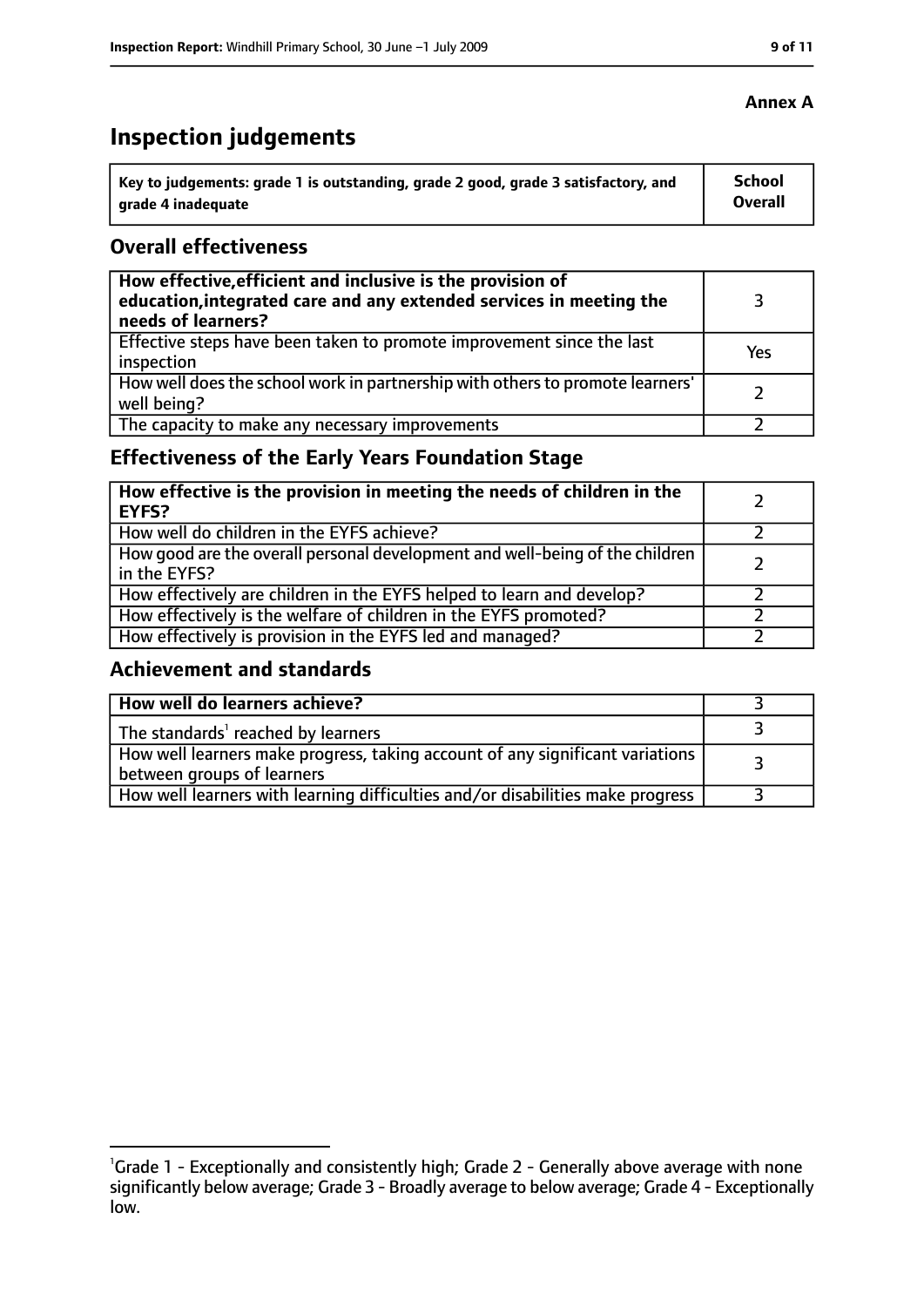# **Personal development and well-being**

| How good are the overall personal development and well-being of the<br>learners?                                 |  |
|------------------------------------------------------------------------------------------------------------------|--|
| The extent of learners' spiritual, moral, social and cultural development                                        |  |
| The extent to which learners adopt healthy lifestyles                                                            |  |
| The extent to which learners adopt safe practices                                                                |  |
| The extent to which learners enjoy their education                                                               |  |
| The attendance of learners                                                                                       |  |
| The behaviour of learners                                                                                        |  |
| The extent to which learners make a positive contribution to the community                                       |  |
| How well learners develop workplace and other skills that will contribute to<br>their future economic well-being |  |

# **The quality of provision**

| $\vert$ How effective are teaching and learning in meeting the full range of<br>  learners' needs?      |  |
|---------------------------------------------------------------------------------------------------------|--|
| How well do the curriculum and other activities meet the range of needs and<br>  interests of learners? |  |
| How well are learners cared for, quided and supported?                                                  |  |

# **Leadership and management**

| How effective are leadership and management in raising achievement<br>and supporting all learners?                                              |     |
|-------------------------------------------------------------------------------------------------------------------------------------------------|-----|
| How effectively leaders and managers at all levels set clear direction leading<br>to improvement and promote high quality of care and education |     |
| How effectively leaders and managers use challenging targets to raise standards                                                                 |     |
| The effectiveness of the school's self-evaluation                                                                                               |     |
| How well equality of opportunity is promoted and discrimination eliminated                                                                      |     |
| How well does the school contribute to community cohesion?                                                                                      | 3   |
| How effectively and efficiently resources, including staff, are deployed to<br>achieve value for money                                          |     |
| The extent to which governors and other supervisory boards discharge their<br>responsibilities                                                  |     |
| Do procedures for safequarding learners meet current government<br>requirements?                                                                | Yes |
| Does this school require special measures?                                                                                                      | No  |
| Does this school require a notice to improve?                                                                                                   | No  |